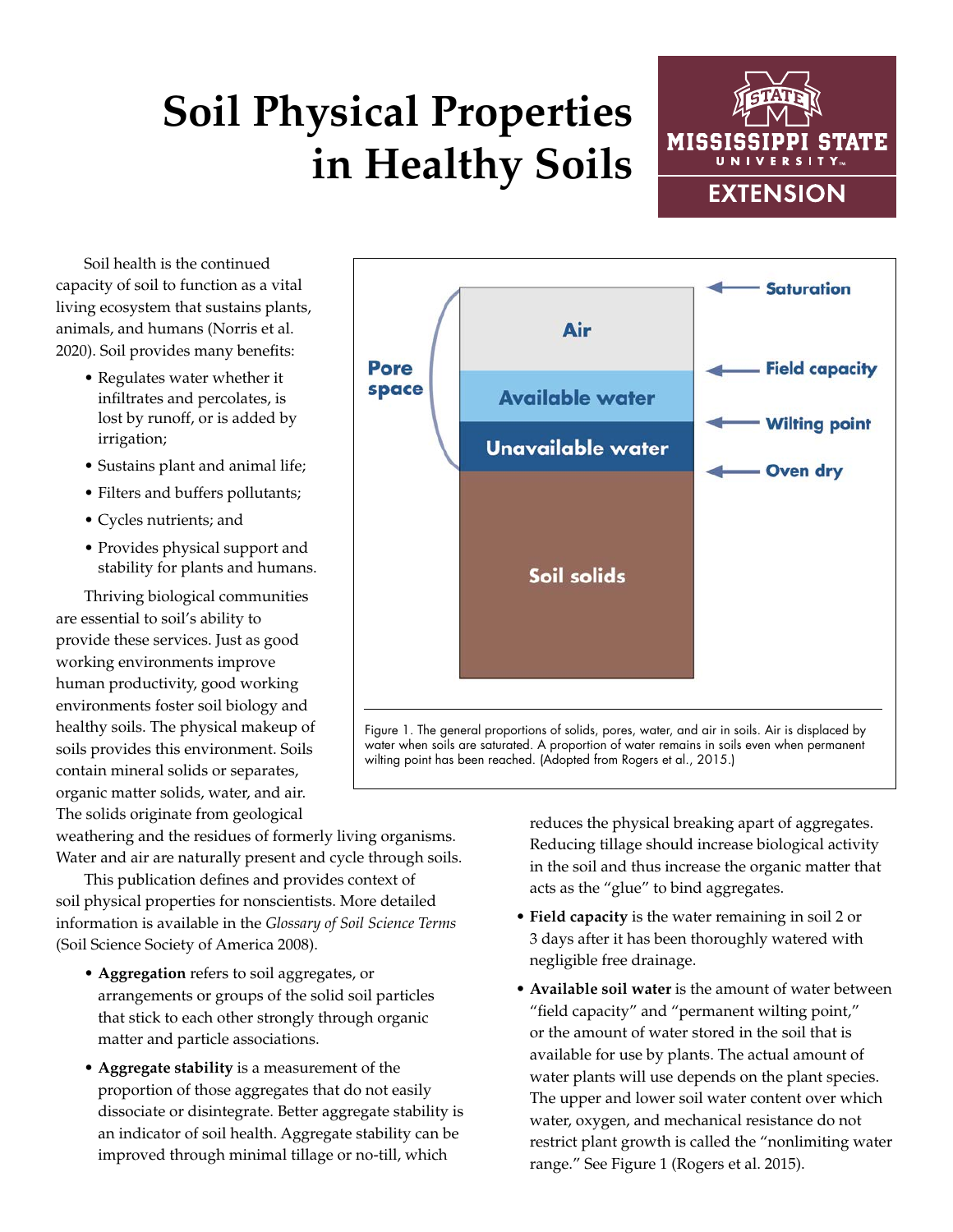- **• Wilting point**, **or permanent wilting point,** is the water content of a soil at which growing plants wilt and fail to recover.
- **• Unavailable water** is the water remaining in the soil after the wilting point is reached.
- **• Bulk density** is a measure of dry weight of soil per unit of volume that reflects the soil's functionality. Bulk density affects water infiltration and storage capacity, effective rooting zones (zones of available nutrients), and microbial activity. Bulk density indicates the level of compaction and is usually measured in cores of undisturbed samples extracted from the soil.
- **• Compaction** provides information about leaching potential and erosion as water is restricted from moving through the soil. Compacted soil may divert water, causing runoff that removes soil and nutrients bound to it. Compaction also restricts root development, decreasing the volume of soil that can provide nutrients to plants.
- **• Soil Color** is determined by the solids in the soil and organic matter content. Soils come in a wide range of colors that may be classified using color charts. Color does not affect soil behavior or potential uses; however, color does provide evidence of the conditions in which the soil developed and hints of its composition.
- **• Hydraulic conductivity/saturated hydraulic conductivity** describes how fast water can move through soil pores. Hydraulic conductivity can be used to compare the permeability of different soils.
- **• Infiltration** is the process by which water on the surface enters the soil.
- **• Porosity** refers to the volume of pores, or open spaces, in a soil sample (the nonsolid volume) divided by the bulk volume of the sample. The bulk or total volume contains both mineral and organic solids and open pore spaces that are filled by either air or water. Larger soil organisms such as earthworms, ants, and termites create large pores that may influence soil structure. Compacted soils have lower porosity and greater bulk density, while looser soils have more porosity and lower bulk density.
- **• Macropores** are large soil pores usually found between aggregates; they are typically greater than 0.08 mm in diameter. Macropores originate from biological activity such as earthworms or roots, shrink-swell cracks, or mechanical forces. They are key in determining infiltration rates and potentially move large amounts of water and dissolved solutes deeper into the soils.
- **• Micropores** are small soil pores inside soil aggregates that hold water and solutes. Movement away from micropores is chiefly via diffusion.
- **• Percolation** occurs when water moves downward through soils.
- **• Structure** refers to the combination or arrangement of soil aggregates and primary soil particles. The secondary units are characterized based on size, shape, and their degree of distinctness. Structure has a strong influence on water and air movement in the soil, root penetration, and nutrient availability to plants.
- **• Texture** is determined by the proportions of the soil separates (solid particles) in a soil. The solids are sand, silt, or clay. Sand particles are large (larger than 0.05 mm), silt particles are intermediate (0.05 to 0.002 mm), and clay particles are tiny (less than 0.002 mm). Texture determines the type of soil and its natural limitations for drainage, water-holding capacity, aeration, erosion susceptibility, nutrient cycling, and pH buffering. Soil textures are permanent products of geological weathering and cannot be altered. Soil management practices such as …… can be targeted based on soil textures to optimize economic and environmental outcomes.
- **• Tilth** is the physical condition of soil as related to its ease of tillage, fitness as a seedbed, and impedance to seedling emergence and root penetration. There is no standard measurement for tilth.

These properties affect soil biology, soil health, and crop development. The relationship of texture, aggregation, and structure has enormous influence on root development and how water and air move in the soil. Soil management to improve those properties includes keeping soil covered as much as possible with growing plants while minimizing tillage. Using rotations with higher residue crops and cover crops will have positive effects. Manure or biosolid land applications will add organic matter and should increase soil biological activity and improve soil physical properties.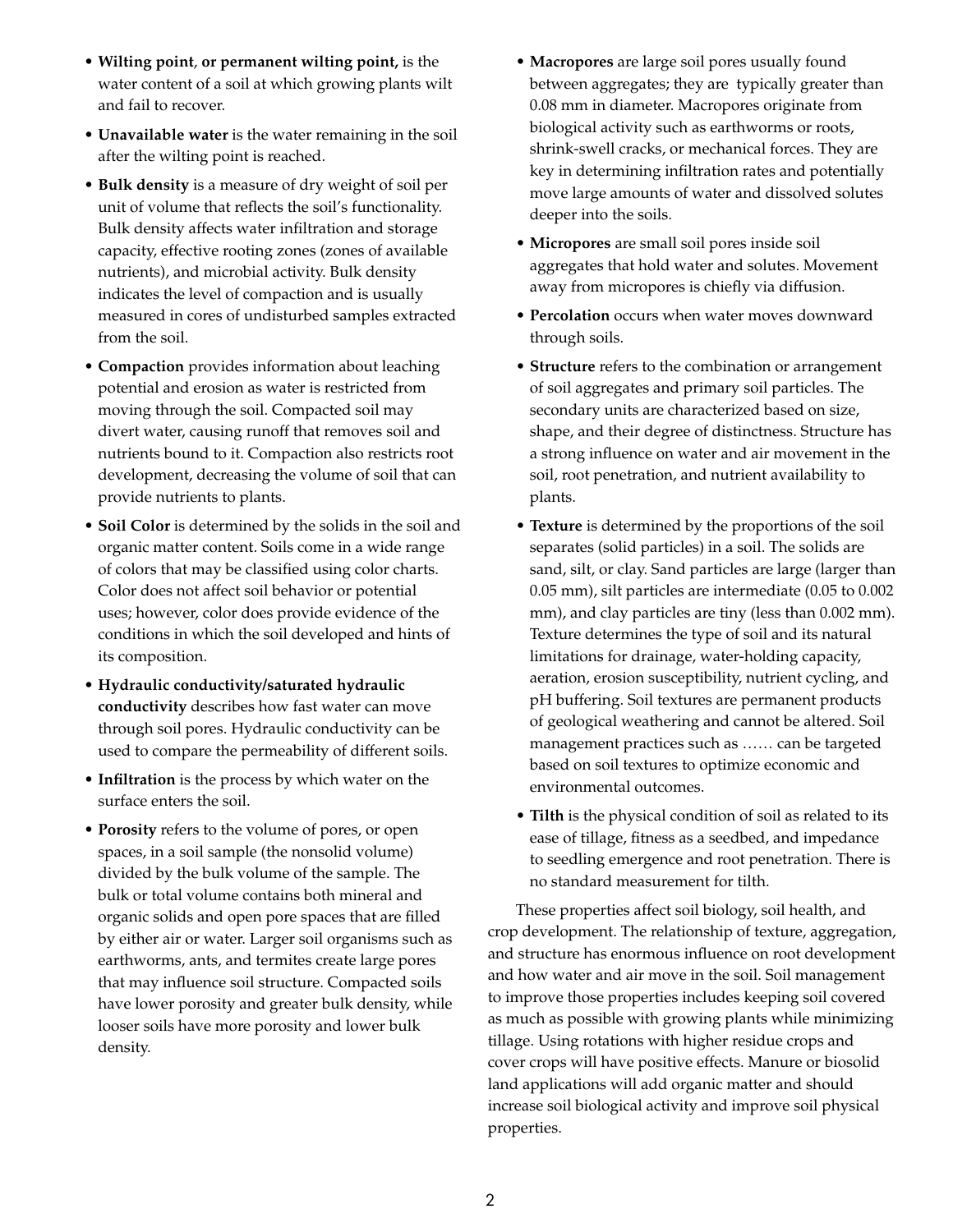## **References**

- Norris, Charlotte E., et al. 2020, Introducing the North American project to evaluate soil health measurements, *Agronomy Journal,* 112 (4), 3195-215.
- Rogers, Danny H., et al. 2015, Important Agricultural Soil Properties, in Biological and Agricultural Engineering (ed.), (Irrigation Management; Manhattan, KS: Kansas State University Agricultural Experiment Station and Cooperative Extension Service), 8.
- Soil Science Society of America. 2008. *Glossary of Soil Science Terms* (ASA, CSSA, and SSSA Books; Madison, WI: Soil Science Society of America, Inc.).